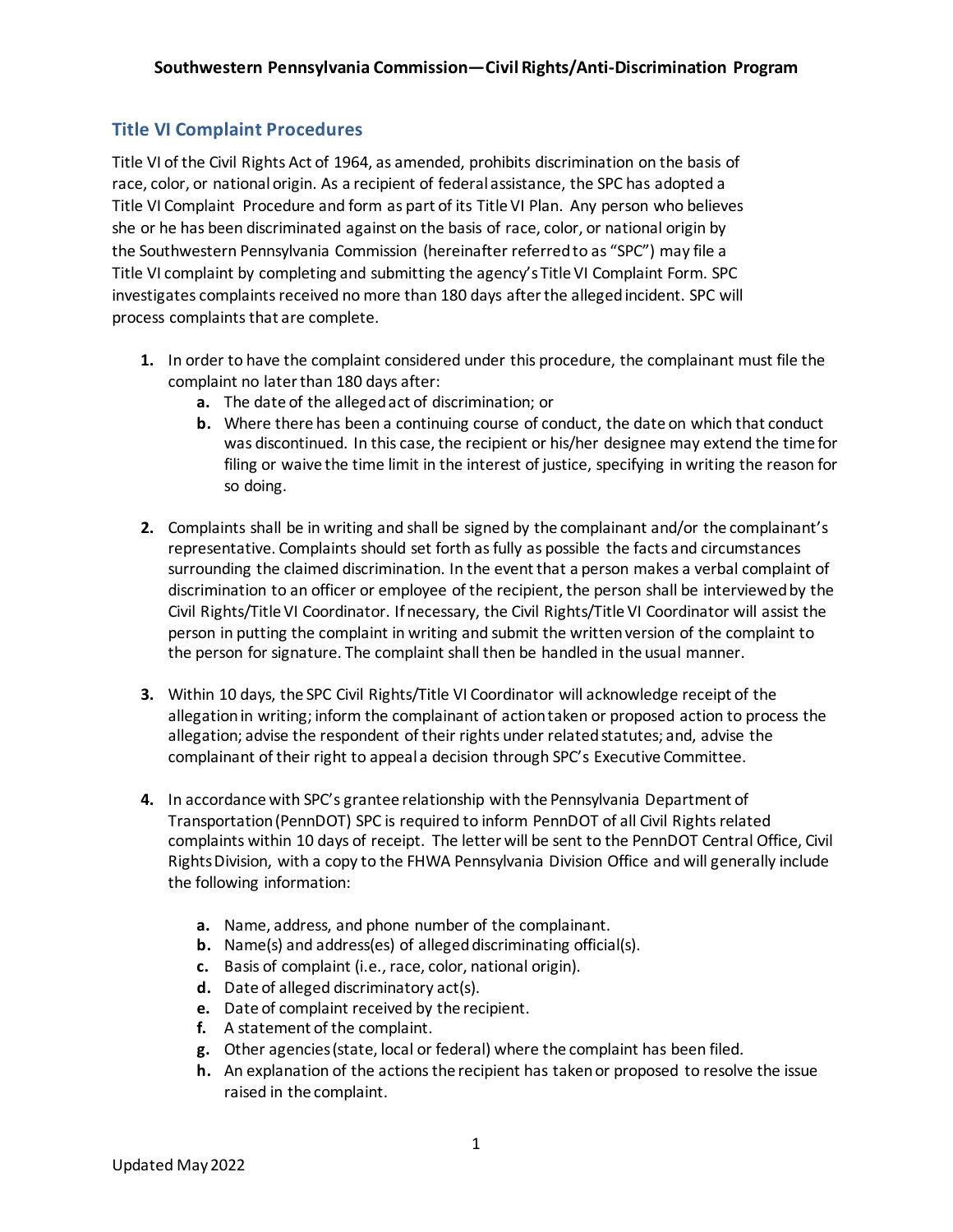- **5.** Within 60 days, the SPC Civil Rights/Title VI Coordinator will conduct and complete an investigation of the allegation and based on the information obtained, will render a recommendation for action in a report of findings to the Executive Director. The complaint should be resolved by informal means whenever possible. Such informal attempts and their results will be summarized in the report of findings.
- **6.** Within 90 days of receipt of the complaint, the SPC Civil Rights/Title VI Coordinator will notify the complainant in writing of the final decision reached, including the proposed disposition of the matter. The notification will advise the complainant of his/her right to appeal with SPC's Executive Committee. SPC's Civil Rights/Title VI Coordinator will also provide the PennDOT Civil Rights Central Office with a copy of the determination and report findings.
- **7.** Upon appeal, SPC's Executive Committee, consisting of 17 members, will investigate and issue an independent decision on the complaint. The decision on appeal will be issued within 60 days after receipt of the appeal. This letter will contain complete information on how and where file an appeal of the SPC Executive Committee's finding.
- **8.** In accordance with federal law, the SPC will require that applicants of federal assistance notify the SPC of any law suits filed against the applicant or sub-recipients of federal assistance or alleging discrimination; and a statement as to whether the applicant has been found in noncompliance with any relevant civil rights requirements.
- **9.** The SPC will collect demographic data on staff, committees, and program areas in accordance with 23 CFR, 49 CFR and SPC's established procedures and guidelines.
- **10.** SPC will retain Discrimination Complaint Forms and a log of all complaints filed with or investigated by SPC.
- **11.** Records of complaints and related data will be made available by request in accordance with the Pennsylvania Freedom of Information Act.

Please provide the information on the following page(s) in order to process your complaint. Assistance is available upon request. You can reach the SPC Civil Rights/Title VI Coordinator at (412) 391-5590, or you can send email to: TitleVI-Coordinator@spcregion.org.

This complaint may also be mailed or delivered to:

Southwestern Pennsylvania Commission Civil Rights/Title VI Coordinator Two Chatham Center, Suite 500 112 Washington Place Pittsburgh, PA 15219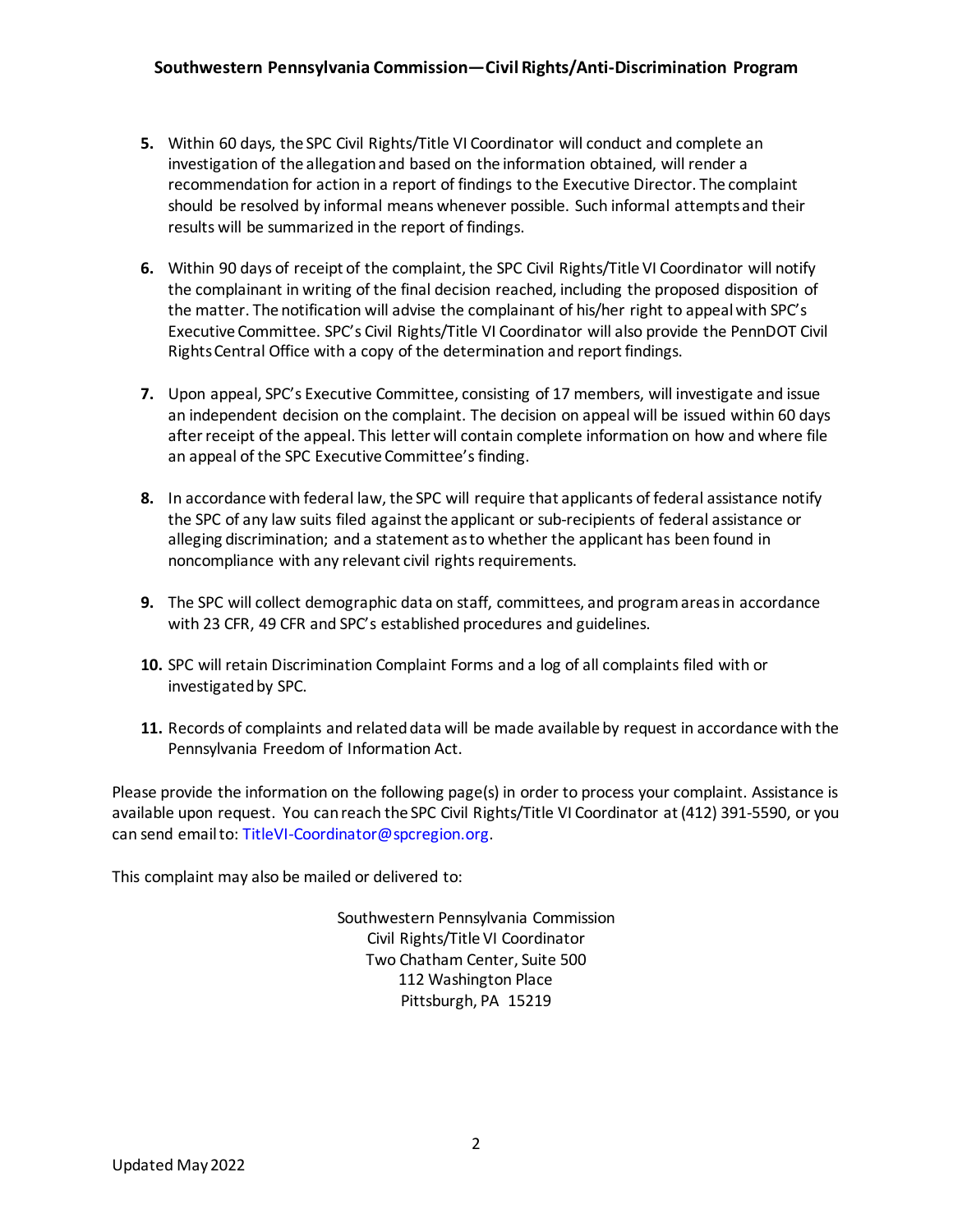## **Southwestern Pennsylvania Commission—Civil Rights/Anti-Discrimination Program**

| Title VI Complaint Form - Southwestern Pennsylvania Commission                                     |                                                                                                  |               |            |       |  |  |  |  |
|----------------------------------------------------------------------------------------------------|--------------------------------------------------------------------------------------------------|---------------|------------|-------|--|--|--|--|
| <b>Section I</b>                                                                                   |                                                                                                  |               |            |       |  |  |  |  |
| Name:                                                                                              |                                                                                                  |               |            |       |  |  |  |  |
| Address:                                                                                           |                                                                                                  |               |            |       |  |  |  |  |
| Telephone:                                                                                         |                                                                                                  |               |            |       |  |  |  |  |
| Email Address:                                                                                     |                                                                                                  |               |            |       |  |  |  |  |
| Accessible Format                                                                                  | Large Print                                                                                      | <b>TDD</b>    | Audio Tape | Other |  |  |  |  |
| Requirements?                                                                                      |                                                                                                  |               |            |       |  |  |  |  |
| <b>Section II</b>                                                                                  |                                                                                                  |               |            |       |  |  |  |  |
|                                                                                                    | Are you filing this complaint on your own behalf?<br>Yes*<br>No                                  |               |            |       |  |  |  |  |
|                                                                                                    | *If you answered "Yes" to this question, go to Section III.                                      |               |            |       |  |  |  |  |
|                                                                                                    | If not, please supply the name and relationship of the person for whom you are complaining below |               |            |       |  |  |  |  |
| Name:                                                                                              |                                                                                                  | Relationship: |            |       |  |  |  |  |
|                                                                                                    | Please explain why you have filed for a third party:                                             |               |            |       |  |  |  |  |
|                                                                                                    |                                                                                                  |               |            |       |  |  |  |  |
|                                                                                                    | Please confirm that you have obtained the permission of                                          |               | Yes        | No    |  |  |  |  |
|                                                                                                    | the aggrieved party if you are filing on behalf of a third                                       |               |            |       |  |  |  |  |
| party:                                                                                             |                                                                                                  |               |            |       |  |  |  |  |
| <b>Section III</b>                                                                                 |                                                                                                  |               |            |       |  |  |  |  |
|                                                                                                    | I believe the discrimination I experienced was based on a                                        |               | Yes        | No    |  |  |  |  |
| disability:                                                                                        |                                                                                                  |               |            |       |  |  |  |  |
|                                                                                                    | Date of Alleged Discrimination (Month, Day, Year):                                               |               |            |       |  |  |  |  |
|                                                                                                    | Please explain as clearly as possible what happened and why you believe you were discriminated   |               |            |       |  |  |  |  |
|                                                                                                    | against. Describe all persons who were involved. Include the name and contact information of the |               |            |       |  |  |  |  |
| person(s) who discriminated against you (if known) as well as names and contact information of any |                                                                                                  |               |            |       |  |  |  |  |
|                                                                                                    | witnesses. (Attach additional sheets to this form if you need more space.)                       |               |            |       |  |  |  |  |
|                                                                                                    |                                                                                                  |               |            |       |  |  |  |  |
|                                                                                                    |                                                                                                  |               |            |       |  |  |  |  |
|                                                                                                    |                                                                                                  |               |            |       |  |  |  |  |
|                                                                                                    |                                                                                                  |               |            |       |  |  |  |  |
|                                                                                                    |                                                                                                  |               |            |       |  |  |  |  |
|                                                                                                    |                                                                                                  |               |            |       |  |  |  |  |
|                                                                                                    |                                                                                                  |               |            |       |  |  |  |  |
|                                                                                                    |                                                                                                  |               |            |       |  |  |  |  |
|                                                                                                    |                                                                                                  |               |            |       |  |  |  |  |
|                                                                                                    |                                                                                                  |               |            |       |  |  |  |  |
|                                                                                                    |                                                                                                  |               |            |       |  |  |  |  |
|                                                                                                    |                                                                                                  |               |            |       |  |  |  |  |
|                                                                                                    |                                                                                                  |               |            |       |  |  |  |  |
|                                                                                                    |                                                                                                  |               |            |       |  |  |  |  |
|                                                                                                    |                                                                                                  |               |            |       |  |  |  |  |
|                                                                                                    |                                                                                                  |               |            |       |  |  |  |  |
|                                                                                                    |                                                                                                  |               |            |       |  |  |  |  |
|                                                                                                    |                                                                                                  |               |            |       |  |  |  |  |
|                                                                                                    |                                                                                                  |               |            |       |  |  |  |  |
|                                                                                                    |                                                                                                  |               |            |       |  |  |  |  |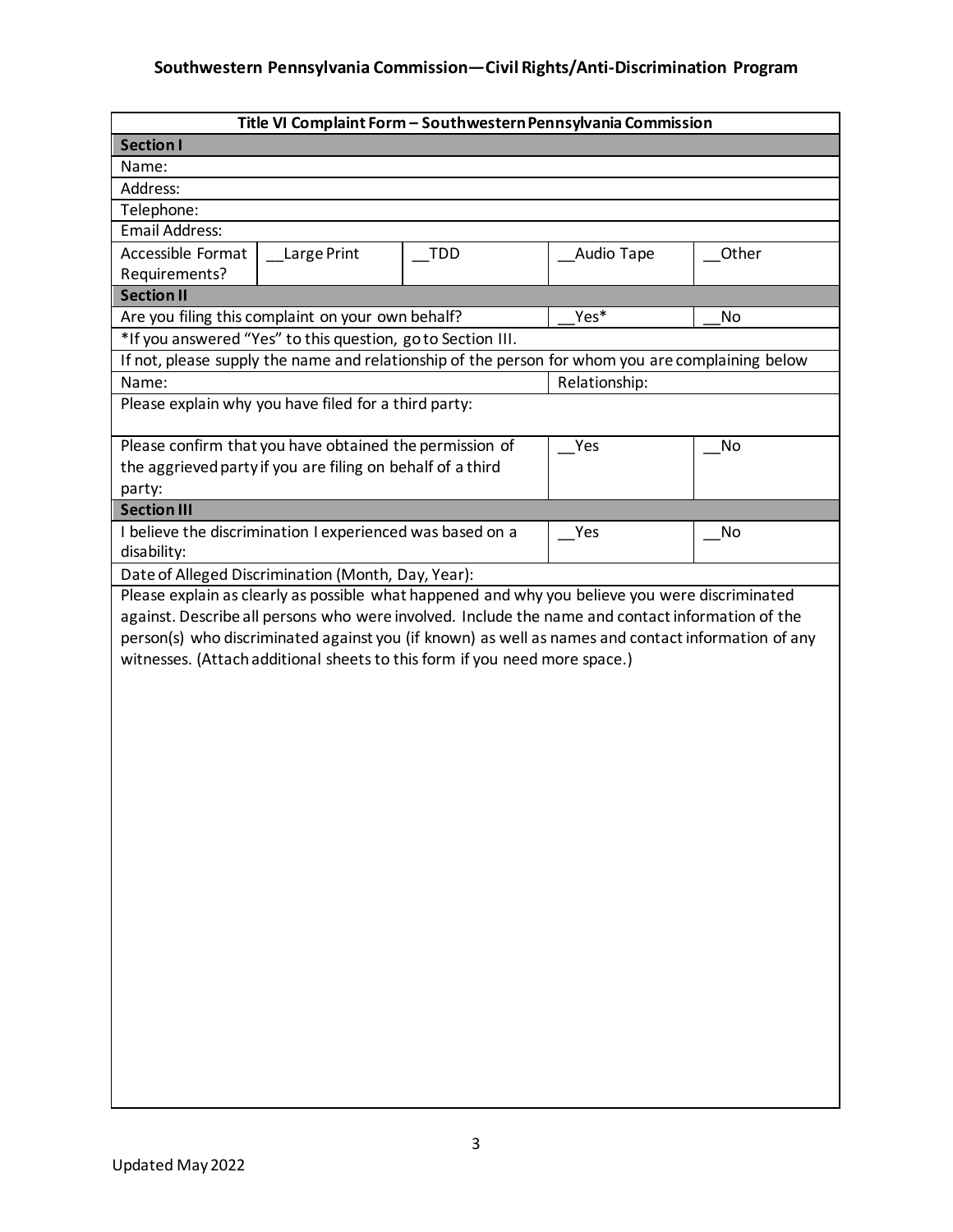## **Southwestern Pennsylvania Commission—Civil Rights/Anti-Discrimination Program**

| <b>Section IV</b>                                                                                     |  |                     |                    |              |  |  |  |
|-------------------------------------------------------------------------------------------------------|--|---------------------|--------------------|--------------|--|--|--|
| Have you previously filed a Title VI complaint with this                                              |  |                     | Yes                | No           |  |  |  |
| agency?                                                                                               |  |                     |                    |              |  |  |  |
| <b>Section V</b>                                                                                      |  |                     |                    |              |  |  |  |
| Have you filed this complaint with any other Federal, State,                                          |  | Yes                 | No                 |              |  |  |  |
| or local agency, or with any Federal or State court?                                                  |  |                     |                    |              |  |  |  |
| If yes, check all that apply:                                                                         |  |                     |                    |              |  |  |  |
| Federal Agency   Federal Court                                                                        |  | <b>State Agency</b> | <b>State Court</b> | Local Agency |  |  |  |
| Please provide information about a contact person at the agency/court where the complaint was         |  |                     |                    |              |  |  |  |
| filed:                                                                                                |  |                     |                    |              |  |  |  |
| Name:                                                                                                 |  |                     |                    |              |  |  |  |
| Title:                                                                                                |  |                     |                    |              |  |  |  |
| Agency                                                                                                |  |                     |                    |              |  |  |  |
| Address:                                                                                              |  |                     |                    |              |  |  |  |
| Telephone:                                                                                            |  |                     |                    |              |  |  |  |
| <b>Section VI</b>                                                                                     |  |                     |                    |              |  |  |  |
| Name of agency complaint is against:                                                                  |  |                     |                    |              |  |  |  |
| Contact Person:                                                                                       |  |                     |                    |              |  |  |  |
| Title:                                                                                                |  |                     |                    |              |  |  |  |
| Telephone:                                                                                            |  |                     |                    |              |  |  |  |
|                                                                                                       |  |                     |                    |              |  |  |  |
| Please attach any written material or other information that you think is relevant to your complaint. |  |                     |                    |              |  |  |  |

\_\_\_\_\_\_\_\_\_\_\_\_\_\_\_\_\_\_\_\_\_\_\_\_\_\_\_\_\_\_\_\_\_\_\_\_\_\_\_ \_\_\_\_\_\_\_\_\_\_\_\_\_\_\_\_\_\_\_\_\_\_

Signature and date required below:

Signature Date Date Date

Please submit this form in person or mail to:

Southwestern Pennsylvania Commission Attn: Civil Rights/Title VI Coordinator Two Chatham Center, Suite 500 112 Washington Place Pittsburgh, PA 15219

Or submit by fax or email to:

Fax: 412-391-9160 Email: [TitleVI-Coordinator@spcregion.org](mailto:TitleVI-Coordinator@spcregion.org)